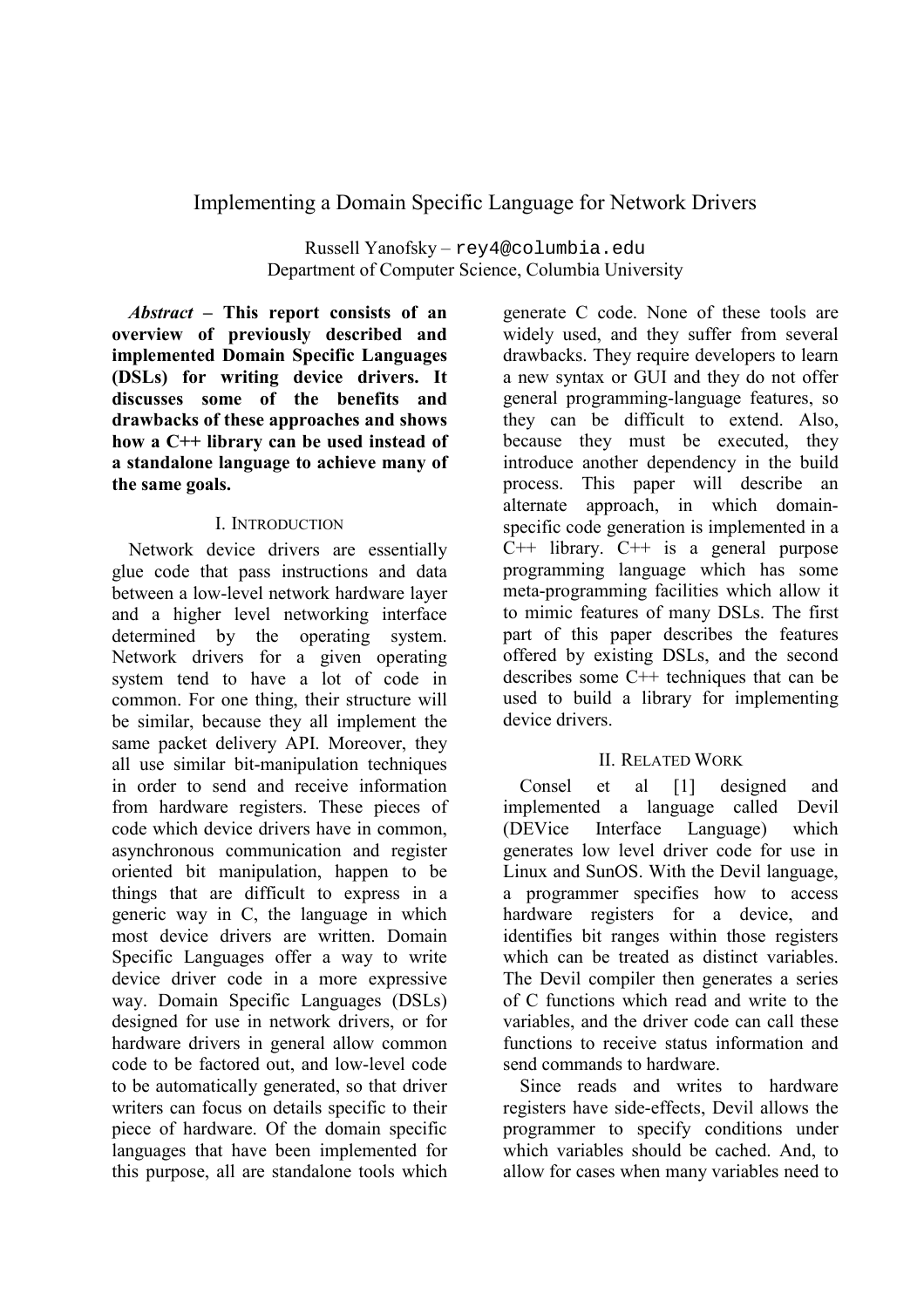be read of written at the same time, Devil allows variables to be grouped into structures, generating functions to read and write entire structures at once.

To deal with complicated hardware schemes for accessing registers, the driver writer may specify actions that will occur before and after register reads and writes. The more complicated access schemes can make use of private variables in actions, virtual registers, which map to other registers, and parameterized registers that take integral parameters for use in pre and post actions.

One of the major goals of Devil, aside from making driver code easier to read and write, is to provide safety. Each variable that the programmer declares can be constrained by a series of enumerated constants or by a bitmask. When a value is read or written which does not satisfy the constraints an error message can be printed at runtime. (Due to C's weak type system, Devil cannot always ensure that C code accessing variables is correct)

Manolitzas [2] describes a DSL for implementing Linux network drivers. His language is essentially to be a superset of Devil. But instead of being an interface generates language which  $\mathcal{C}$ helper functions, it is an imperative language which can be used to generate an entire driver. The language requires the driver writer to specify at least 5 functions: init, open, transmit, receive, and stop, as well as an interrupt handler. The functions and the handler are written in a Pascal-like imperative language that has special features for reading and writing to hardware variables, managing memory, and performing synchronizations. Unfortunately, he does not describe the features for memory management and synchronization in any detail.

DSLs need not be text based. Compuware Driverworks provides a set of GUIs that can generate driver stub code for Windows platforms. The purpose of this product is to simplify the portions of driver code that interact with the operating system, rather than the parts that interact with the hardware.

The  $C++$  library described in this paper attempts to provide developers with simpler ways of accessing the hardware in the same way that Devil does.

## **III. C++ TECHNIQUES**

In some sense, solving a problem with  $C++$  is the exact opposite of solving a problem with a DSL. DSLs are small, limited purpose languages while  $C++$  is a huge, general purpose one. But while these differences may mean a lot to the people implementing domain specific solutions (since developing a  $C++$  library is a different process than writing a compiler). the end goal is nearly the same. The ultimate goal is to allow the end user to write a small amount of expressive code to replace large amounts of repetitive or complicated code.

The use of  $C++$  Libraries to implement domain specific solutions is nothing new. Blitz++ and POOMA, two pioneering  $C++$ numeric libraries that perform domain specific optimizations on high level numeric code are now more than 5 years old. Other code-generating  $C++$  libraries like parser generators and finite state machine emulators are being actively developed. By comparison this library, which generates instructions to access registers from variable accesses, is simple and even straightforward.

Past efforts at building specific DSL-like libraries in  $C++$  have led to the discovery of generally useful techniques for C++ code generation. Czarnecki and Eisenecker [3] describe many of these techniques in detail. in the context of how they can be used to emulate features in real DSLs.

The rest of this section will provide an overview of how this library for writing device drivers will be used and of two  $C++$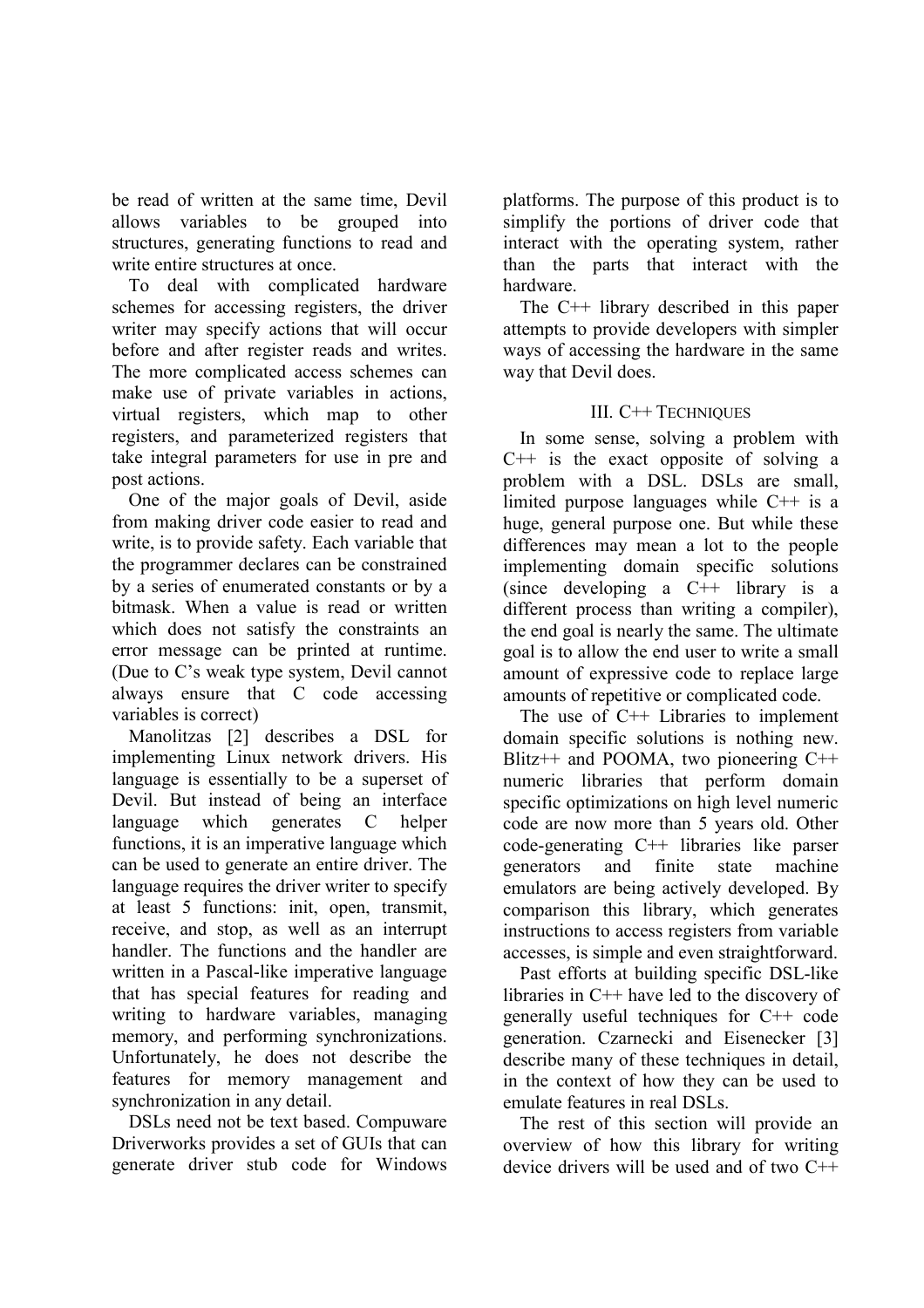```
\sqrt{} device
                                                 // index register
device logitech busmouse (base: bit[8]
                                                 typedef Register<2, 8,
                                                   List<ReadOnly, Mask... > > IndexReg;
 port @ {0..3})
  // index register
                                                 // index variable
 register index_reg = write base @ 2,
                                                 typedef Variable<2, AtRegister<IndexReg, 6, 5>
   mask '1..00000' : bit[8];
                                                   > Index;
  // index variable
                                                 // registers for low and high bits
 variable index = index_reg[6..5] : int(2);
                                                 typedef IndexedRegister<0, Index, 2, 8,
                                                   Mask... > > Y_{Low}// registers for low and high bits
                                                 typedef IndexedRegister<0, Index, 3, 8,
 register y_low = read base @ 0, preMask... > > Y_High;\{\text{index} = 2\} : bit[8], mask '****....';
  register y high = read base @0, pre
                                                 typedef Variable<8, List<
    {index = 3} : bit[8], mask '...*....';
                                                   AtRegister<Y_Low, 3, 0>,
                                                   AtRegister<Y_High, 3, 0> > > DY;
  // dy variable
  variable dy = y_{high}[3..0] # y_{low}[3..0],volatile : signed int(8);
```

```
Figure 1. The left column shows the Devil hardware description for a Logitech mouse driver. The right column shows the
same description as a series of C++ type definitions. Example based on [1]
```
techniques that will be used in the library's implementation: typelists and the "curiously recursive template" pattern.

Registers and hardware variables which are described using language constructs in Devil will be described with type declarations in  $C++$ . Figure 2 shows some of these the  $C++$  type declarations and the equivalent Devil statements which partially describe the hardware interface to a Logitech mouse. Each variable and register that is used to interact with the hardware corresponds to  $C++$  type which is specified by the user by parameterizing generic Variable and Register template classes. The resulting Variable types can be instantiated as objects which can be read from or assigned to. There should be no reason to ever instantiate a Register type.

parameters for the Many of the Variable and Register Template classes are lists of arbitrary length, instead of individual values. These lists are called as typelists. The most comprehensive and easy to understand description of typelists was written by Alexandrescu in [4], but typelists are also mentioned in [1]. Typelists are made up of a chain of Node types where each Node type contains an arbitrary type and the type of a successor Node. The last node has a successor type of Null, where Null is just a special placeholder class. Figure 2 shows the specific definition for the Null type and the Node template class. Figure 3 shows how to declare a list of three types (int, signed int, unsigned int) using Node and Null classes. This notation is verbose and cumbersome, because it requires that template parameters be deeply nested. It is possible to provide a shorthand syntax using a template class that accepts a variable number of parameters. This shorthand is also demonstrated in Figure 3.

```
struct Null;
template<typename T, typename NEXT>
struct Node
₹
  typedef T type;
  typedef NEXT next;
\};
```
Figure 2. Node template class and Null types are used to make typelists.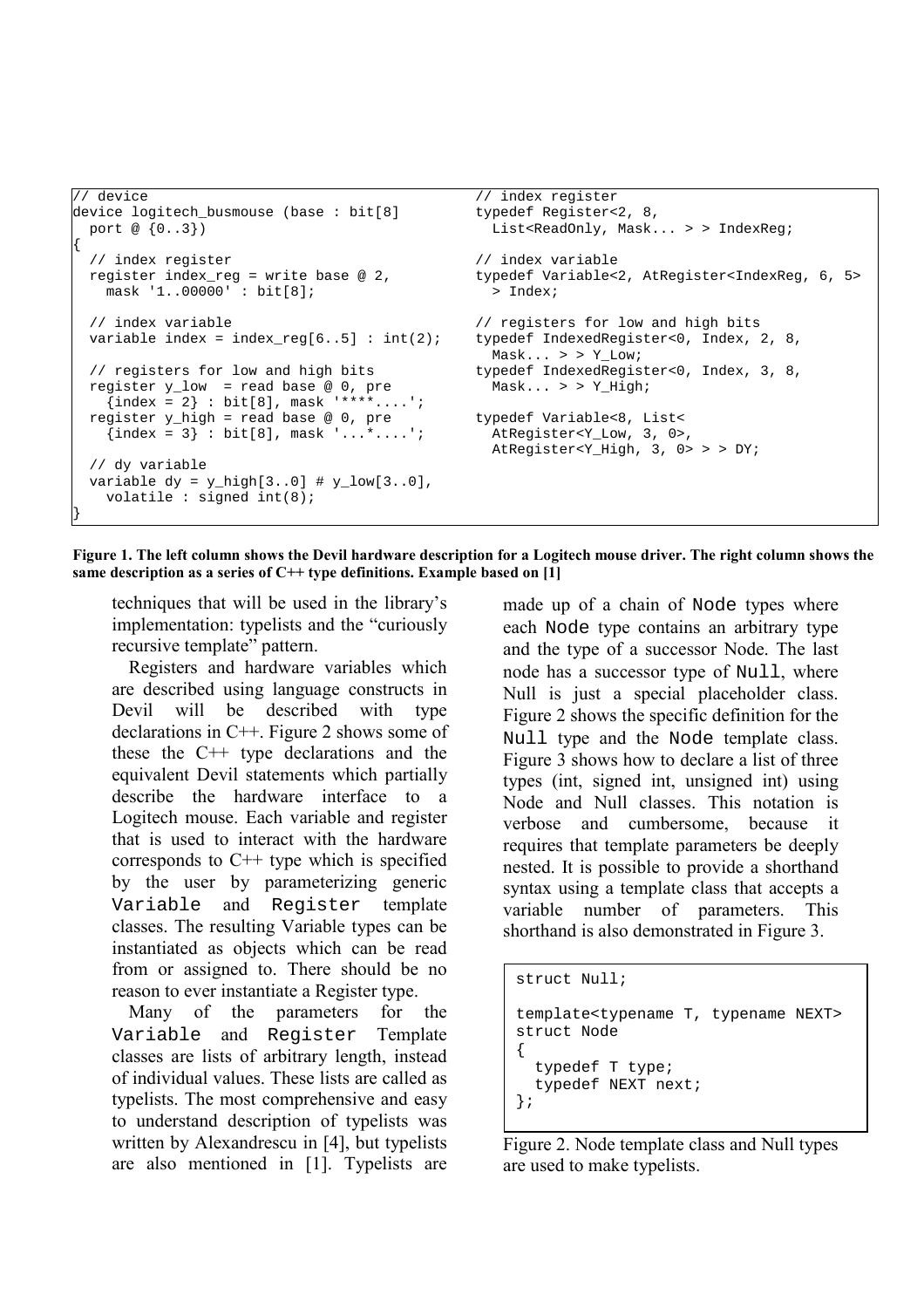```
Direct typelist declaration:
```

```
typedef Node<int, Node<signed int,
  Node<unsigned int, Null> > >
  MyList;
Shorthand typelist declaration
typedef List<int, signed int,
  unsigned int> MyList;
```
Figure 3. How to declare a list of three types, using the Null and Node classes directly, and by using List shorthand.

The real power of typelists comes from the fact that they can be manipulated and used to generate classes and values using compile-time algorithms. Figure 4 shows a simple algorithm class called Length that determines how many elements are in a typelist passed to it as a parameter. The length template class is specialized for the Null type to give a length of 0. It is specialized for any Node type to give a length of 1 plus the length of the Node's successor list. So when it is passed MyList it will give a length of  $(1 + (1 + (1 + 0))) = 3$ .

```
template<typename LIST>
struct Length;
template<>
struct Length<Null>
\{enum { value = 0 };
\} ;
template<class T, class U>
struct Length< Node<T, U> >
\{enum { value = 1 + Length<U> };
\};
cout << Length<MyList>::value;
```
Figure 4. Definition and use of the Length algorithm.

Length is one of the simplest typelist algorithms. Other commonly used algorithms return classes which inherit from

every type on the list or returned sorted or filtered versions of lists. There are entire filled libraries with algorithms for manipulating typelists. including Boost::MPL (MetaProgramming Library) and Loki.

Lists are one type of parameter that can be passed to Variable and Register template classes in order to influence their behavior. Integer values are another type of parameter that can be passed in. Abstract base classes are a third type of parameter. In Figure 1, the abstract base parameters used are Index and Mask.

Abstract base classes are normally able to call methods on the classes which inherit from them. By default this works in  $C++$ and some other object oriented languages through virtual function calls. Virtual function calls are problematic in this case. however, because  $C++$  does not support virtual calls on templated functions. Additionally, virtual calls only allow abstract base classes to access their descendants' member functions, and not their internally defined constants and type definitions. A solution to both of these problems comes in the "curiously recursive" template" pattern, also known as Barton and Nackman trick. This trick works by turning the abstract base class into a template class which takes the type of the descendant class as a single parameter. This way, when the base class needs to call a function on its descendant, it can cast its this pointer to the descendant type, and proceed to invoke the correct method. Figure 5 shows an example of this technique taken from Veldhuizen [5].